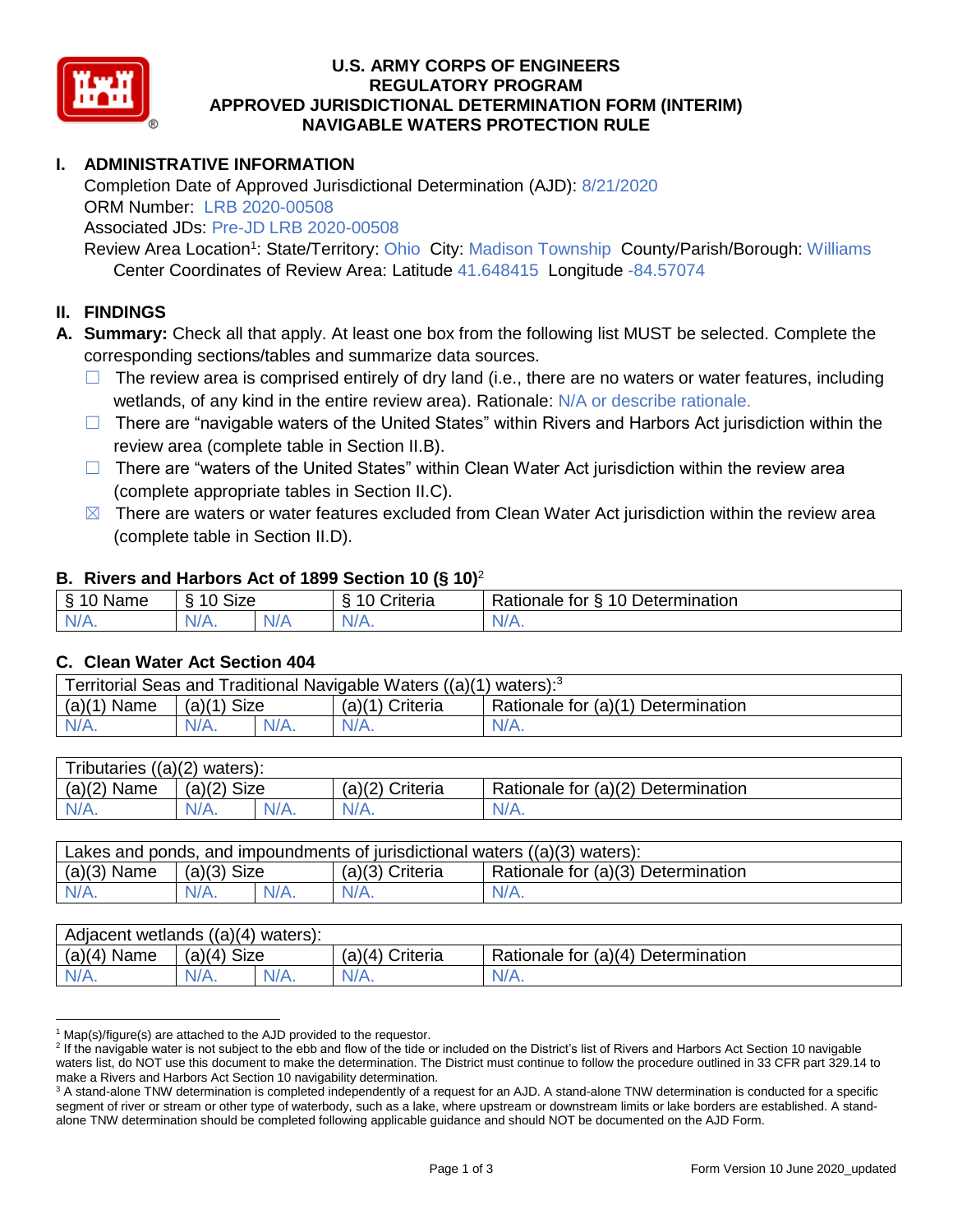

## **U.S. ARMY CORPS OF ENGINEERS REGULATORY PROGRAM APPROVED JURISDICTIONAL DETERMINATION FORM (INTERIM) NAVIGABLE WATERS PROTECTION RULE**

# **D. Excluded Waters or Features**

| Excluded waters $((b)(1) - (b)(12))$ : <sup>4</sup> |                       |                  |                                          |                                                                                                                                                                                                                                                                                                                                                                                                                                                                                                           |  |
|-----------------------------------------------------|-----------------------|------------------|------------------------------------------|-----------------------------------------------------------------------------------------------------------------------------------------------------------------------------------------------------------------------------------------------------------------------------------------------------------------------------------------------------------------------------------------------------------------------------------------------------------------------------------------------------------|--|
| <b>Exclusion Name</b>                               | <b>Exclusion Size</b> |                  | Exclusion <sup>5</sup>                   | Rationale for Exclusion Determination                                                                                                                                                                                                                                                                                                                                                                                                                                                                     |  |
| Wetland 1                                           | 6.867                 | $\text{acre}(s)$ | $(b)(6)$ Prior<br>converted<br>cropland. | Wetland 1 on the subject property is within an<br>agricultural areas that has been mapped by the<br>USDA as prior converted cropland prior to 1985.<br>The area in question is currently under an active<br>CRP plan that extends through September 2020.<br>The USDA identifies this area as CP4D -<br>Permanent Wildlife Habitat cool-season or<br>warm-season (CSG/WSG) and CP38E -State<br>Acres For Wildlife (SAFE) Grass - Native<br>Grasses & Forbs. Both of which required a<br>cropping history. |  |

## **III. SUPPORTING INFORMATION**

**A. Select/enter all resources** that were used to aid in this determination and attach data/maps to this document and/or references/citations in the administrative record, as appropriate.

 $\boxtimes$  Information submitted by, or on behalf of, the applicant/consultant: Wetland Delineation Report 16 June 2020

This information is sufficient for purposes of this AJD.

- Rationale: Informatin is sufficient
- $\Box$  Data sheets prepared by the Corps: Title(s) and/or date(s).
- ☒ Photographs: Aerial and Other: Google Earth 1994, 2004-2006, 2009-2011, 2013 and 2015. Site Photos provided by applicant 10 April and 7 May 2020
- $\Box$  Corps site visit(s) conducted on: Date(s).
- $\Box$  Previous Jurisdictional Determinations (AJDs or PJDs): ORM Number(s) and date(s).
- ☐ Antecedent Precipitation Tool: *provide detailed discussion in Section III.B*.
- ☐ USDA NRCS Soil Survey: USDA/NRCS Web Soil Survey 6 August 2020
- ☒ USFWS NWI maps: USFWS Pioneer, Ohio 30 Mach 2020
- ☒ USGS topographic maps: Pioneer Ohio 1:24,000

## **Other data sources used to aid in this determination:**

| Data Source (select)              | Name and/or date and other relevant information |
|-----------------------------------|-------------------------------------------------|
| <b>USGS Sources</b>               | N/A                                             |
| <b>USDA Sources</b>               | N/A                                             |
| <b>NOAA Sources</b>               | $N/A$ .                                         |
| <b>USACE Sources</b>              | $N/A$ .                                         |
| <b>State/Local/Tribal Sources</b> | $N/A$ .                                         |
| <b>Other Sources</b>              | N/A                                             |

 <sup>4</sup> Some excluded waters, such as (b)(2) and (b)(4), may not be specifically identified on the AJD form unless a requestor specifically asks a Corps district to do so. Corps districts may, in case-by-case instances, choose to identify some or all of these waters within the review area.

 $5$  Because of the broad nature of the (b)(1) exclusion and in an effort to collect data on specific types of waters that would be covered by the (b)(1) exclusion, four sub-categories of (b)(1) exclusions were administratively created for the purposes of the AJD Form. These four sub-categories are not new exclusions, but are simply administrative distinctions and remain (b)(1) exclusions as defined by the NWPR.